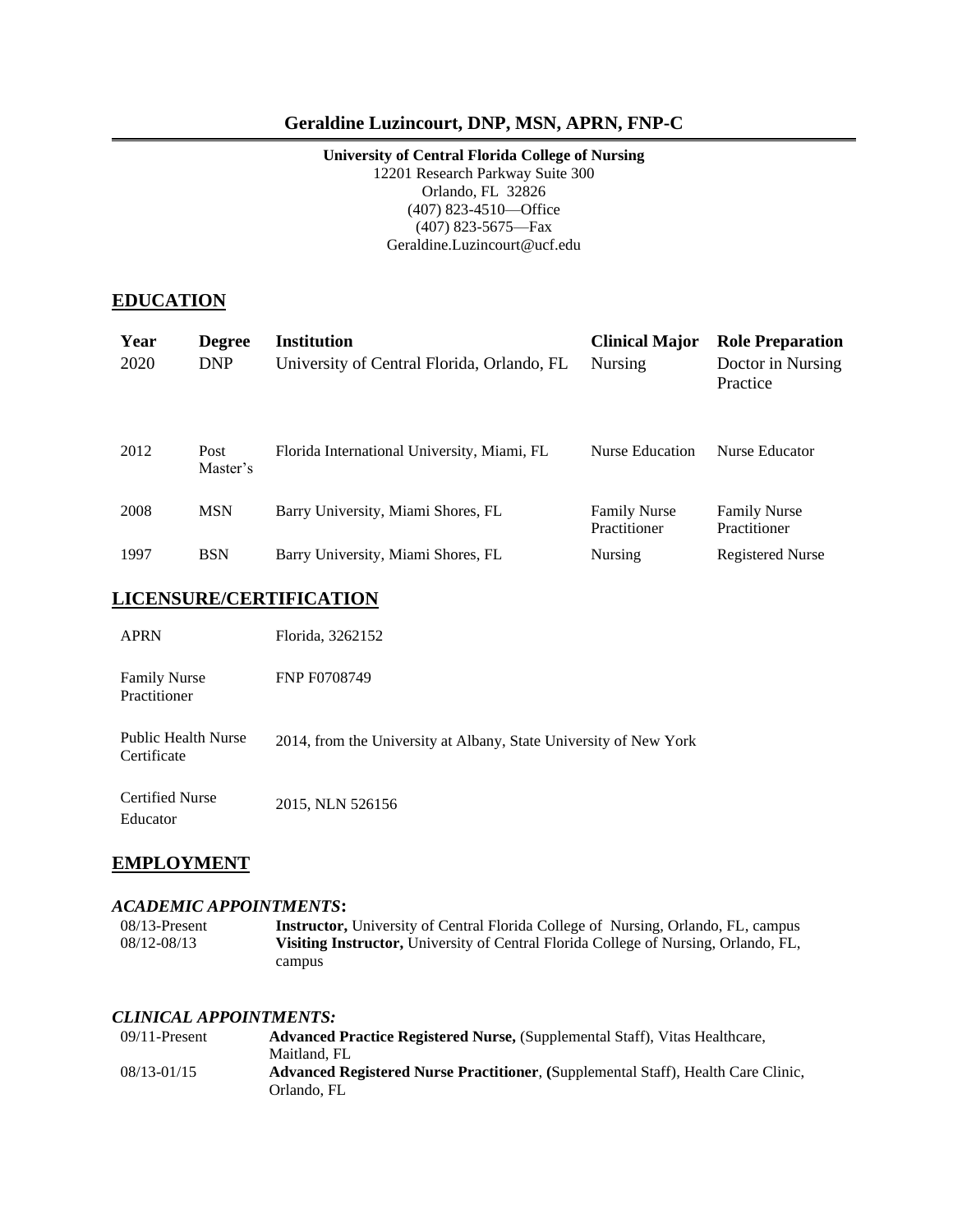| $06/09 - 05/11$ | <b>Advanced Registered Nurse Practitioner, The Little Clinic, Orlando, FL</b>        |
|-----------------|--------------------------------------------------------------------------------------|
| 11/05-05/08     | <b>Staff Nurse, Medical-Surgical Unit, Memorial Hospital Miramar, Miramar, FL</b>    |
| $02/99 - 05/05$ | <b>Staff Nurse, Medical-Surgical/Dialysis Unit, Orlando Regional Medical Center,</b> |
|                 | Orlando, FL                                                                          |
| 02/98-01/99     | Staff Nurse, Medical-Surgical Unit, Northshore Hospital, Miami, FL                   |

## **RESEARCH GRANTS**

| <b>Date</b> | Role | <b>Title</b>    | <b>Agency</b>   | <b>Type</b> | <b>Amount</b> |
|-------------|------|-----------------|-----------------|-------------|---------------|
| 2016        | PI   | Central Florida | Central Florida | Extramural  | \$3000.00     |
|             |      | Area Health     | Area Health     |             |               |
|             |      | Education       | Education       |             |               |
|             |      | Center Tobacco  | Center          |             |               |
|             |      | Training $\&$   |                 |             |               |
|             |      | Cessation       |                 |             |               |
|             |      | Program         |                 |             |               |
| 2015        | PI   | Central Florida | Central Florida | Extramural  | \$3000.00     |
|             |      | Area Health     | Area Health     |             |               |
|             |      | Education       | Education       |             |               |
|             |      | Center Tobacco  | Center          |             |               |
|             |      | Training $\&$   |                 |             |               |
|             |      | Cessation       |                 |             |               |
|             |      | Program         |                 |             |               |

#### **PUBLICATIONS**

### **REFEREED JOURNALS: (\* Data-based articles)**

Upvall, M. J. & **Luzincourt, G.** (2019). Global citizens, healthy communities: Integrating the sustainable development goals into the nursing curriculum. *Nursing Outlook, 67*(6), 649-657. <https://doi.org/10.1016/j.outlook.2019.04.004>

#### **PRESENTATIONS—NATIONAL/INTERNATIONAL**

| Date    | <b>Type</b> | Title                                                                                                                                         | <b>Conference Title, City/State</b>                                | Refereed/<br><b>Invited</b> |
|---------|-------------|-----------------------------------------------------------------------------------------------------------------------------------------------|--------------------------------------------------------------------|-----------------------------|
| 10/2019 | Podium      | Upvall, M., & Luzincourt, G.<br><b>Integrating the United Nation's</b><br><b>Sustainable Development Goals</b><br>into the Nursing Curriculum | Professional Nurse Educator<br>Group Conference<br>Cleveland, Ohio | Invited                     |
|         |             |                                                                                                                                               |                                                                    |                             |

### **PRESENTATIONS—LOCAL/REGIONAL/STATE**

| Date    | Type   | Title                                                                                                           | <b>Conference Title, City/State</b>                                  | Refereed/<br><b>Invited</b> |
|---------|--------|-----------------------------------------------------------------------------------------------------------------|----------------------------------------------------------------------|-----------------------------|
| 06/2019 | Podium | Quelly, S. B., & Luzincourt, G.<br><b>Childhood Obesity: Causes,</b><br>Consequences  and<br><b>Prevention!</b> | 4C Head Start: Health<br>Services Advisory<br>Committee, Orlando, FL | Invited                     |
|         |        |                                                                                                                 |                                                                      |                             |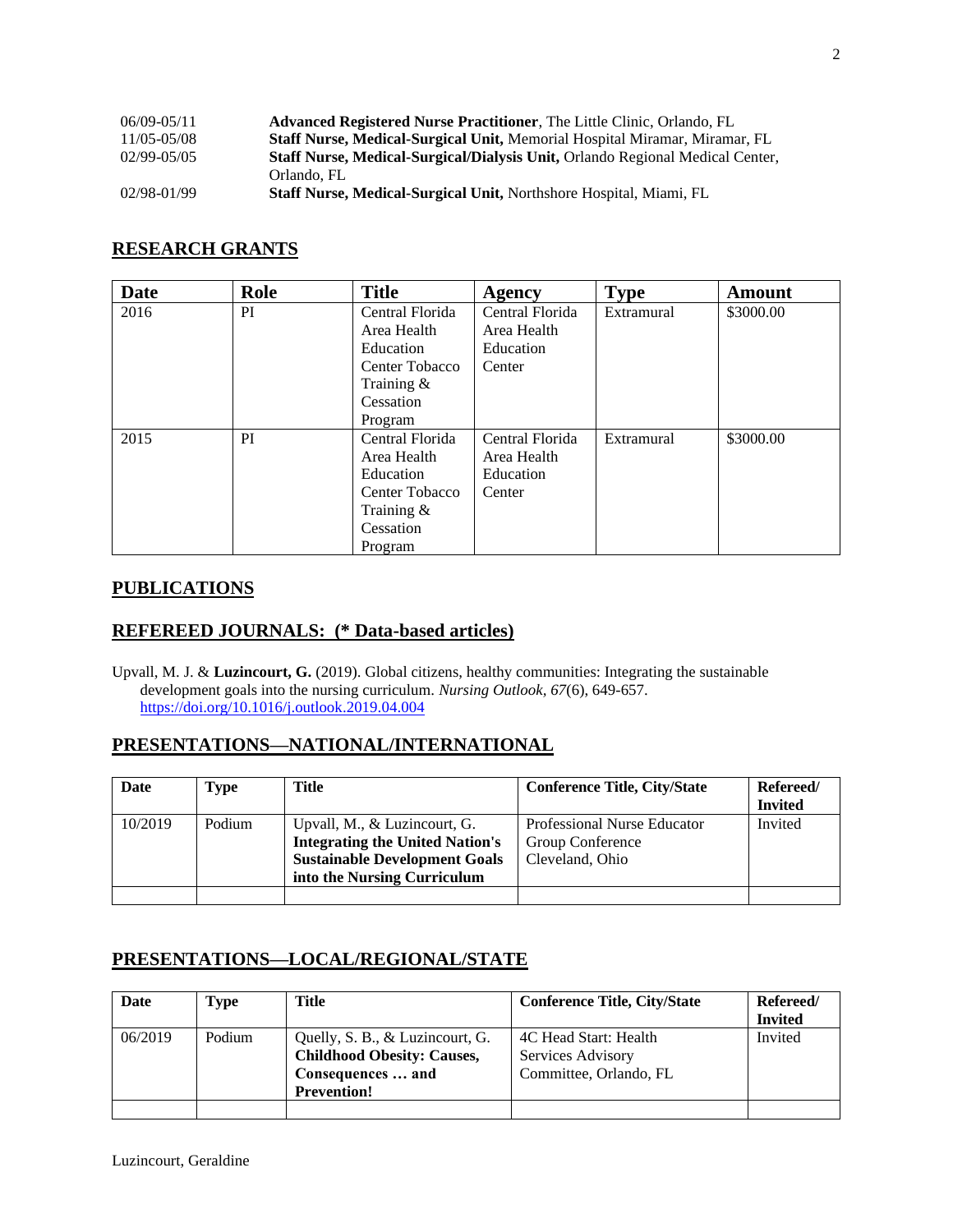## **HONORS/AWARDS**

| Date | Award                                      | <b>Organization/Group</b>                       |
|------|--------------------------------------------|-------------------------------------------------|
| 2018 | Service-Learning Faculty Recognition Award | University of Central Florida, Service Learning |
|      |                                            | Department                                      |
| 2005 | Nurse Care Award                           | Orlando Regional Medical Center                 |

# **PROFESSIONAL ACTIVITIES & COMMUNITY SERVICE**

## *PROFESSIONAL ORGANIZATIONS:*

| Date         | Organization                            | Role   |
|--------------|-----------------------------------------|--------|
| 2018-Present | Theta Epsilon Chapter, Sigma Theta Tau  | Member |
| 2008-Present | American Academy of Nurse Practitioners | Member |
| 1997-Present | Lambda Chi Chapter, Sigma Theta Tau     | Member |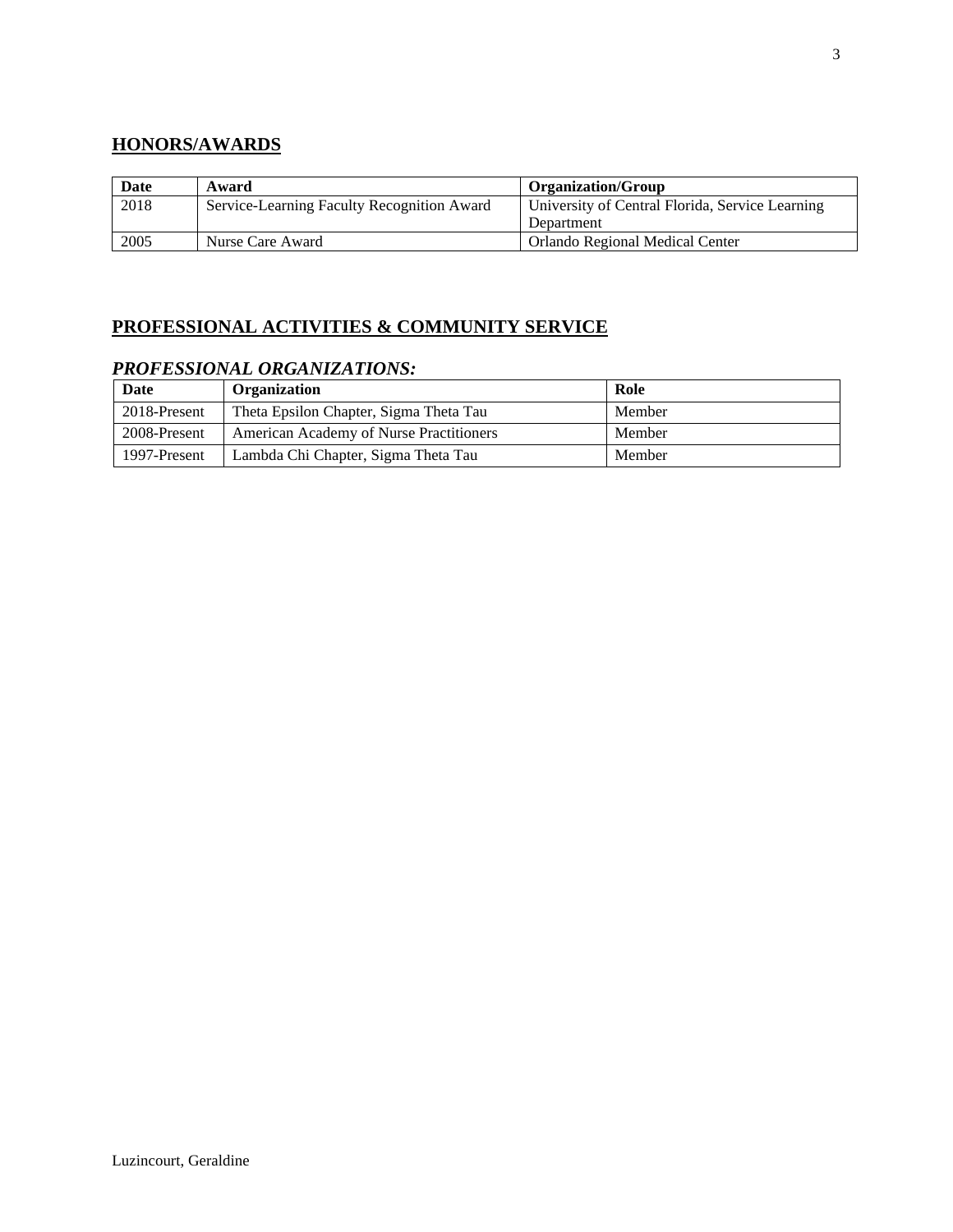# **UNIVERSITY ACTIVITIES**

| <b>Date</b> | Organization                                      | Role                              |
|-------------|---------------------------------------------------|-----------------------------------|
| 2021        | UCF Soldiers to Scholars Health Fair              | Volunteer                         |
| 2019        | Macedonia Church Health Fair                      | College of Nursing Representative |
| 2019        | <b>UCF Soldiers to Scholars Health Fair</b>       | Volunteer                         |
| 2019        | Annual Taft NCF Back to School Health Fair        | Volunteer                         |
| 2018        | Taft Back to School Community Event               | Volunteer                         |
| 2018        | <b>UCF Soldiers to Scholars Health Fair</b>       | Volunteer                         |
| 2017        | Annual Taft NCF Back to School Health Fair        | Volunteer                         |
| 2017        | Southwood Orange County Head Start                | <b>Guest Reader</b>               |
| 2016        | Annual Taft NCF Back to School Health Fair        | Volunteer                         |
| 2016        | Palmetto Elementary School-Teach-In/Career Day    | Presenter                         |
| 2016        | UCF Soldiers to Scholars Health Fair              | Volunteer                         |
| 2016        | Southwood Head Start Parent Meeting               | Presenter                         |
| 2016        | UCP of Central Florida Bailes Campus Science Day  | Volunteer Judge                   |
| 2015        | <b>UCF Soldiers to Scholars Health Fair</b>       | Volunteer                         |
| 2014        | Mollie Ray Elementary School-Teach-In/Career Day  | Presenter                         |
| 2013        | Memorial Middle School-Teach-In/Career Day        | Presenter                         |
| 2013        | Huntington's Disease Society of America Walk      | Volunteer                         |
| 2013-2014   | <b>UCF Soldiers to Scholars Health Fair</b>       | Volunteer                         |
| 2013        | <b>Russell Home</b>                               | Educator                          |
| 2006-2007   | Sister to Sister National Women's Day Health Fair | Volunteer                         |
| 2007        | Heart Healthy Walk                                | Volunteer                         |

## *UNIVERSITY SERVICE:* (Cummulative)

| Date      | Level      | <b>Committee</b>                      | Role   |
|-----------|------------|---------------------------------------|--------|
| 2020-2021 | College    | Undergraduate Curriculum Committee    | Member |
| 2019-2020 | College    | Undergraduate Curriculum Committee    | Member |
| 2017-2018 | College    | Undergraduate Curriculum Committee    | Member |
| 2017      | University | <b>Community Engagement Committee</b> | Member |
| 2016-2017 | College    | Undergraduate APG Committee           | Member |
| 2016      | College    | <b>Faculty Search Committee</b>       | Member |
| 2015-2016 | College    | Undergraduate APG Committee           | Member |
| 2016      | University | <b>Emeritus Committee</b>             | Member |
| 2016      | College    | <b>Faculty Search Committee</b>       | Member |
| 2015      | College    | <b>Faculty Search Committee</b>       | Member |
| 2015      | College    | <b>Faculty Search Committee</b>       | Member |
| 2014-2015 | University | <b>Emeritus Committee</b>             | Member |
| 2014-2015 | College    | Undergraduate Curriculum Committee    | Member |
| 2014      | College    | <b>Faculty Search Committee</b>       | Member |
| 2013-2014 | College    | Undergraduate Curriculum Committee    | Member |
| 2012-2013 | College    | Innovative Technologies Committee     | Member |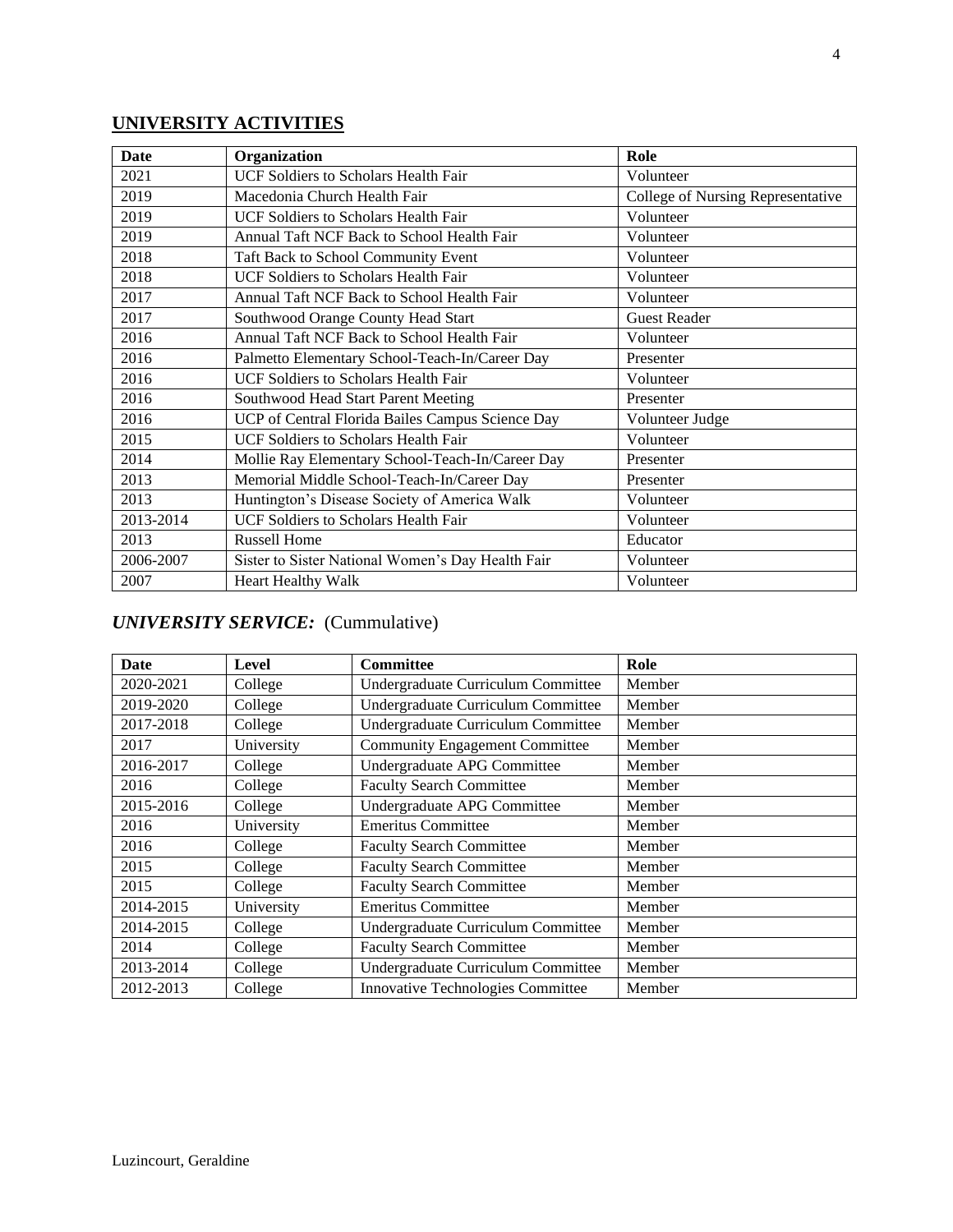# *DISSERTATION / THESIS / RESEARCH PROJECT ADVISING:*

| <b>Dates</b> | <b>Student</b> | Title                                  | Level      | Role      |
|--------------|----------------|----------------------------------------|------------|-----------|
| Spring 2019  | Abbygail       | Barriers and Facilitators to Accessing | <b>HIM</b> | Committee |
|              | Lapinski       | and Utilizing Mental Health Services   |            |           |
|              | (defended)     | for Homeless Youth: A Systematic       |            |           |
|              |                | Review                                 |            |           |

## *COURSES TAUGHT*

Luzincourt, Geraldine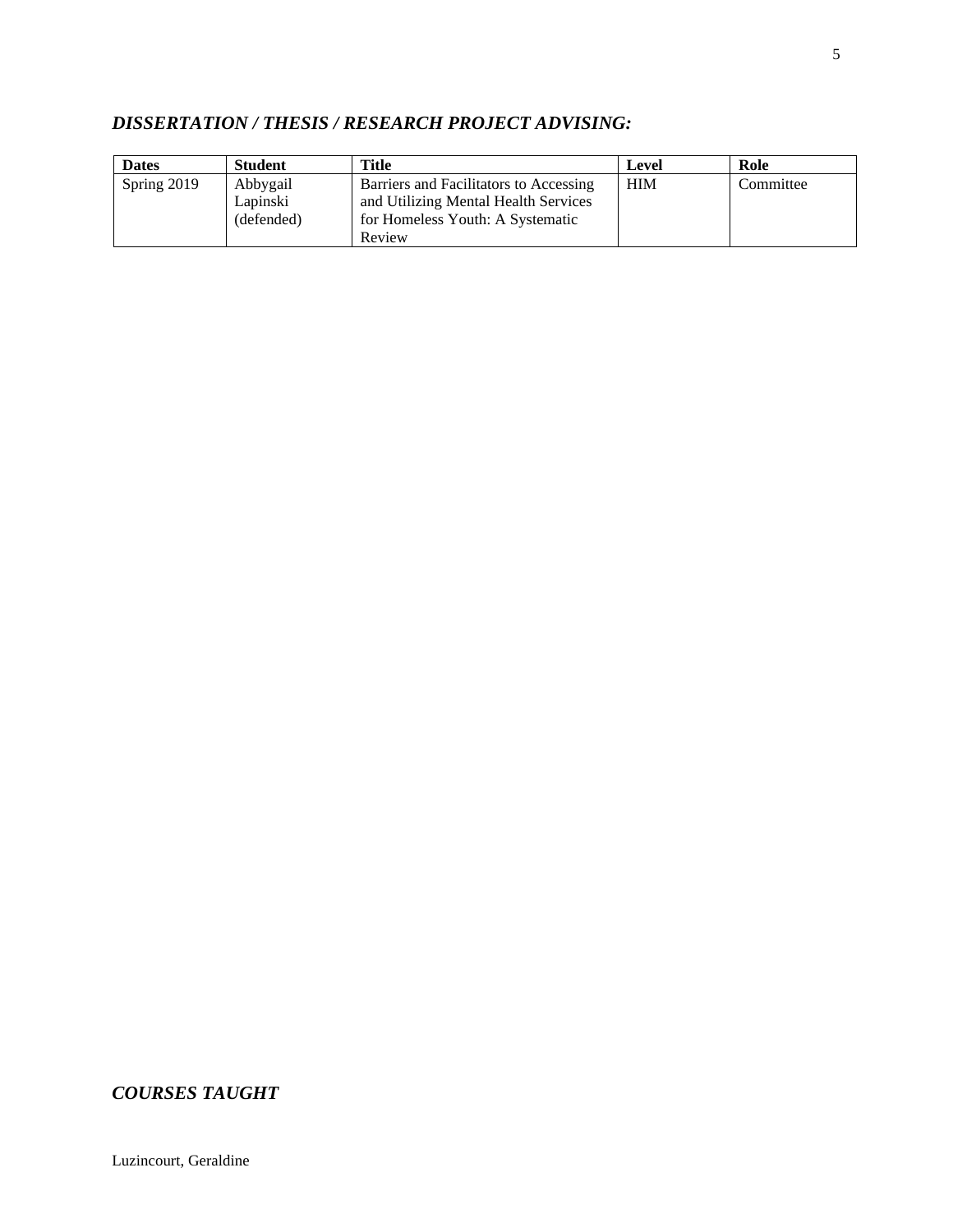| <b>Semester</b> | Course               | <b>Course Name</b>                                   | <b>Enrollment</b> | Role                   |
|-----------------|----------------------|------------------------------------------------------|-------------------|------------------------|
| Spring 2021     | NUR 4637L.0012       | <b>Public Health Nursing</b>                         | 13                | Clinical               |
|                 |                      | Clinical                                             |                   | Instructor/Coordinator |
| Spring 2021     | NUR 4637.0W65        | Public and Community                                 | 48                | Instructor             |
|                 |                      | <b>Health Nursing</b>                                |                   |                        |
| Spring 2021     | NUR 3616.0W61        | Health Promotion Across the                          | 40                | Instructor             |
|                 |                      | Lifespan                                             |                   |                        |
| Fall 2020       | NUR 4637.0W61        | Public and                                           | 37                | Instructor             |
|                 |                      | <b>CommunityHealth Nursing</b>                       |                   |                        |
| Fall 2020       | NUR 3616L.0027       | <b>Health Promotion Across the</b>                   | 14                | Clinical               |
|                 |                      | Lifespan Clinical                                    |                   | Instructor/Coordinator |
| Fall 2020       | NUR 3616.0M01        | Health Promotion Across the                          | 131               | Instructor             |
|                 | NUR 4637.DW61        | Lifespan<br><b>Public and Community</b>              | $\overline{36}$   |                        |
| Summer<br>2020  |                      | <b>Health Nursing</b>                                |                   | Instructor             |
| Summer          | NUR 3616L.D015       | Health Promotion Across the                          | 12                | Clinical               |
| 2020            |                      | Lifespan Clinical                                    |                   | Instructor/Coordinator |
| Summer          | NUR 4637L.D011       | <b>Public Health Nursing</b>                         | $\overline{7}$    | Clinical               |
| 2020            |                      | Clinical                                             |                   | Instructor/Coordinator |
| Spring 2020     | NUR 4637L.0016       | <b>Public Health Nursing</b>                         | 12                | Clinical               |
|                 |                      | Clinical                                             |                   | Instructor/Coordinator |
| Spring 2020     | NUR 4637L.0017       | <b>Public Health Nursing</b>                         | 11                | Clinical Instructor    |
|                 |                      | Clinical                                             |                   |                        |
| Spring 2020     | NUR 4637.0W65        | Public and Community                                 | 40                | Instructor             |
|                 |                      | <b>Health Nursing</b>                                |                   |                        |
| Spring 2020     | NUR 3616.0W63        | Health Promotion Across the                          | 43                | Instructor             |
|                 |                      | Lifespan                                             |                   |                        |
| Fall 2019       | NUR 4637.0W61        | Public and Community                                 | 30                | Instructor             |
|                 |                      | <b>Health Nursing</b>                                |                   |                        |
| Fall 2019       | NUR 3755L.0019       | <b>Essentials of Nursing</b>                         | 9                 | Clinical Instructor    |
|                 |                      | <b>Practice Clinical</b>                             |                   |                        |
| Fall 2019       | NUR 3616L.0021       | Health Promotion Across the                          | 13                | Instructor             |
|                 |                      | Lifespan                                             |                   |                        |
| Fall 2019       | NUR 3616.0M01        | Health Promotion Across the                          | 125               | Instructor             |
|                 |                      | Lifespan                                             |                   |                        |
| Summer          | NUR 4637L.C011       | <b>Public Health Nursing</b>                         | 10                | Clinical               |
| 2019            |                      | Clinical                                             | $\overline{33}$   | Instructor/Coordinator |
| Summer<br>2019  | <b>NUR 4637.CW62</b> | <b>Public and Community</b>                          |                   | Instructor             |
| Summer          | NUR3616L.A012        | <b>Health Nursing</b><br>Health Promotion Across the | 12                | Clinical               |
| 2019            |                      | Lifespan Clinical                                    |                   | Instructor/Coordinator |
| Summer          | NUR 3616.CM01        | Health Promotion Across the                          | 72                | Instructor             |
| 2019            |                      | Lifespan                                             |                   |                        |
| Spring 2019     | NUR4637L.0011        | Public Health Nursing                                | 13                | Clinical               |
|                 |                      | Clinical                                             |                   | Instructor/Coordinator |
| Spring 2019     | NUR4637.0W62         | <b>Public Health Nursing</b>                         | 40                | Instructor             |
| Spring 2019     | NUR3616.0W64         | Health Promotion Across of                           | 29                | Instructor             |
|                 |                      | the Lifespan                                         |                   |                        |
| Fall 2018       | NUR3755L.0016        | <b>Essentials of Nursing</b>                         | 11                | Clinical Instructor    |
|                 |                      | Practice Clinical                                    |                   |                        |
| Fall 2018       | NUR3616L.0021        | Health Promotion Across the                          | 13                | Instructor             |
|                 |                      | Lifespan                                             |                   |                        |
| Fall 2018       | NUR3616.0001         | Health Promotion Across the                          | 124               | Instructor             |
|                 |                      | Lifespan                                             |                   |                        |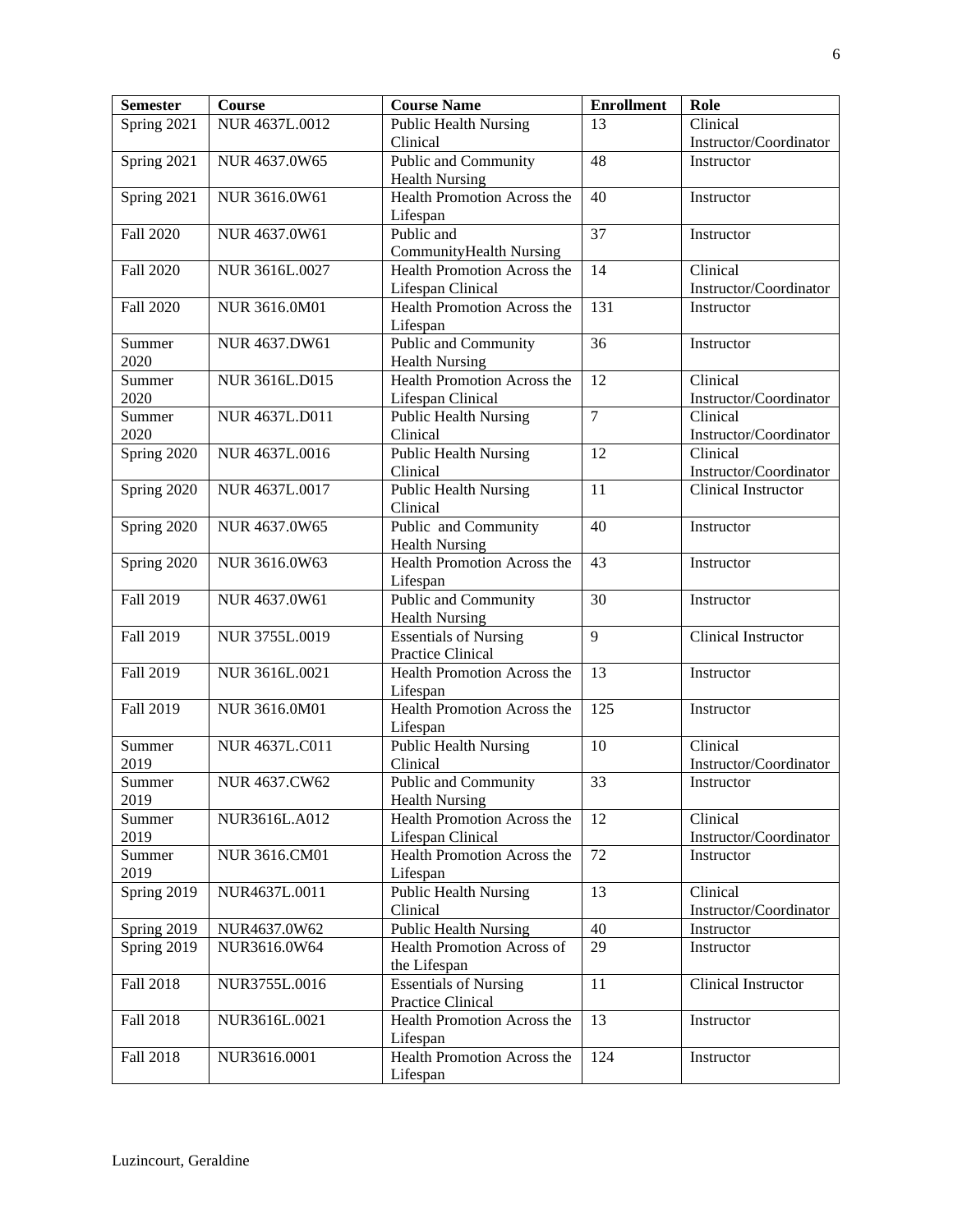| Summer<br>2018 | NUR4637L.C012         | <b>Public Health Nursing</b>                     | 9               | Clinical<br>Instructor/Coordinator |
|----------------|-----------------------|--------------------------------------------------|-----------------|------------------------------------|
|                |                       | Clinical                                         |                 |                                    |
| Summer<br>2018 | NUR4637.CW66          | Public and Community<br>Health                   | 31              | Instructor                         |
| Summer<br>2018 | NUR3616L.A012         | Health Promotion Across the<br>Lifespan Clinical | 12              | Clinical<br>Instructor/Coordinator |
| Summer         |                       | Health Promotion Across the                      | $\overline{32}$ |                                    |
| 2018           | NUR3616.CW62          | Lifespan                                         |                 | Instructor                         |
| Spring 2018    | NUR 4637L.0011        | <b>Public Health Nursing</b>                     | 9               | Instructor/Coordinator             |
|                |                       | Clinical                                         |                 |                                    |
| Spring 2018    | NUR 3616.0W64         | Health Promotion Across the<br>Lifespan          | 39              | Instructor                         |
| Spring 2018    | NUR 3616.0W63         | <b>Health Promotion Across the</b>               | $\overline{37}$ | Instructor                         |
|                |                       | Lifespan                                         |                 |                                    |
| Spring 2018    | NUR 4637.0W61         | <b>Public Health Nursing</b>                     | 40              | Instructor                         |
| Fall 2017      | NUR3755L.0011         | <b>Essentials of Nursing</b>                     | 11              | Clinical Instructor                |
|                |                       | Practice Clinical                                |                 |                                    |
| Fall 2017      | NUR3616L.0021         | Health Promotion Across the                      | 13              | Clinical                           |
|                |                       | Lifespan Clinical                                |                 | Instructor/Coordinator             |
| Fall 2017      | NUR3616.0001          | Health Promotion Across the<br>Lifepan           | 126             | Instructor                         |
| Summer         | NUR 4637.CW62         | Public and Community                             | 30              | Instructor                         |
| 2017           |                       | <b>Health Nursing</b>                            |                 |                                    |
| Summer         | <b>NUR 4637L.C015</b> | <b>Public Health Nursing</b>                     | 12              | Clinical                           |
| 2017           |                       | Clinical                                         |                 | Instructor/Coordinator             |
| Summer         | NUR 3616L.A011        | Health Promotion Across the                      | 10              | Clinical                           |
| 2017           |                       | Lifespan Clinical                                |                 | Instructor/Coordinator             |
| Spring 2017    | NUR4637L.0011         | <b>Public Health Nursing</b><br>Clinical         | 13              | Clinical<br>Instructor/Coordinator |
| Spring 2017    | NUR4637.0W59          | Public and Community                             | 40              | Instructor                         |
|                |                       | <b>Health Nursing</b>                            |                 |                                    |
| Spring 2017    | NUR3616.0W65          | Health Promotion Across the                      | 35              | Instructor                         |
|                |                       | Lifespan                                         |                 |                                    |
| Spring 2017    | NUR3616.0W64          | Health Promotion Across the                      | 36              | Instructor                         |
|                |                       | Lifespan                                         |                 |                                    |
| Fall 2016      | NUR4637.0W63          | Public and Community                             | 32              | Instructor                         |
|                |                       | <b>Health Nursing</b>                            |                 |                                    |
| Fall 2016      | NUR3755L.0011         | <b>Essentials of Nursing</b>                     | 10              | Clinical Instructor                |
|                |                       | Practice Clinical                                |                 |                                    |
| Fall 2016      | NUR3616.0021          | Health Promotion Across the                      | 13              | Clinical                           |
|                |                       | Lifespan Clinical                                |                 | Instructor/Coordinator             |
| Fall 2016      | NUR3616.0001          | Health Promotion Across the<br>Lifespan          | 126             | Instructor/Lead                    |
| Summer         | NUR4637L.C015         | Public Health Nursing                            | 12              | Clinical                           |
| 2016           |                       | Clinical                                         |                 | Instructor/Coordinator             |
| Summer         | NUR4637.CW60          | Public and Community                             | 37              | Instructor                         |
| 2016           |                       | <b>Health Nursing</b>                            |                 |                                    |
| Summer         | NUR3616L.A011         | Health Promotion Across the                      | 11              | Clinical                           |
| 2016           |                       | Lifespan Clinical                                |                 | Instructor/Coordinator             |
| Spring 2016    | NUR4637L.0011         | <b>Public Health Nursing</b>                     | $\overline{7}$  | Clinical                           |
|                |                       | Clinical                                         |                 | Instructor/Coordinator             |
| Spring 2016    | NUR4637.0W67          | <b>Public Health Nursing</b>                     | 29              | Instructor                         |
| Spring 2016    | NUR4637.0W64          | <b>Public Health Nursing</b>                     | 39              | Instructor                         |
| Spring 2016    | NUR3634.0W61          | <b>Community Health Nursing</b>                  | 18              | Instructor                         |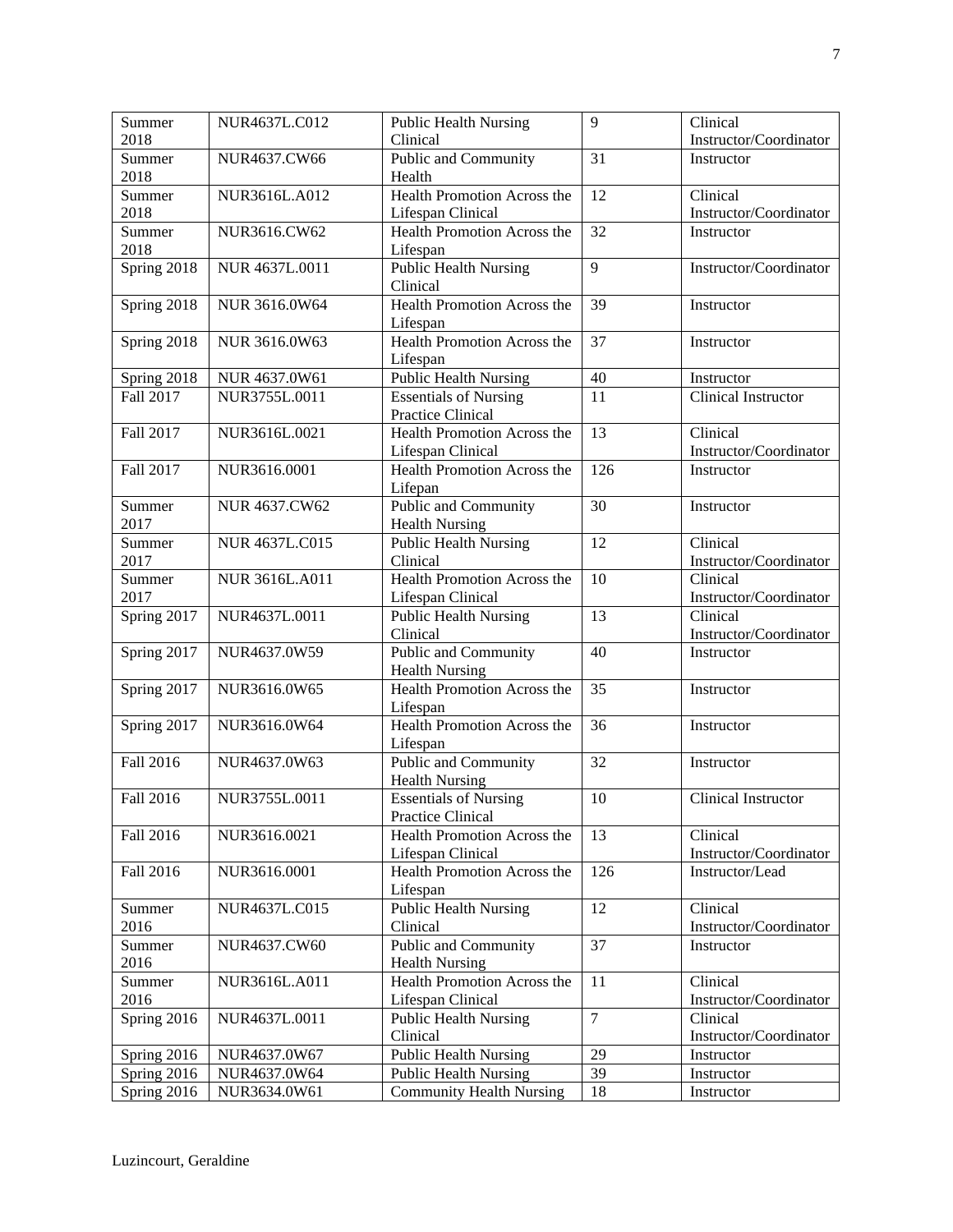| Fall 2015      | NUR3755.0011          | <b>Essentials of Nursing</b><br><b>Practice Clinical</b>       | 10              | Clinical Instructor                |
|----------------|-----------------------|----------------------------------------------------------------|-----------------|------------------------------------|
| Fall 2015      | NUR3616.0M1           | Health Promotion Across the<br>Lifespan                        | 124             | Instructor/Lead                    |
| Fall 2015      | NUR3616L.0021         | Health Promotion Across the<br>Lifespan                        | 13              | Clinical<br>Instructor/Coordinator |
| Fall 2015      | NUR3634.0W61          | <b>Community Health Nursing</b>                                | $\overline{34}$ | Instructor                         |
| Summer         | NUR4637L.C015         | <b>Public Health Nursing</b>                                   | 11              | Clinical                           |
| 2015           |                       | Clinical                                                       |                 | Instructor/Coordinator             |
| Summer<br>2015 | NUR4637.CW61          | <b>Public Health Nursing</b>                                   | 35              | Instructor                         |
| Summer<br>2015 | NUR3616L.A011         | Health Promotion Across the<br>Lifespan Clinical               | 11              | Clinical<br>Instructor/Coordinator |
| Summer<br>2015 | NUR3616.D001          | Health Promotion Across the<br>Lifespan                        | 68              | Instructor/Lead                    |
| Spring 2015    | NUR4637L.0061         | <b>Public Health Nursing</b>                                   | 10              | Clinical<br>Instructor/Coordinator |
| Spring 2015    | NUR4637.0W63          | <b>Public Health Nursing</b>                                   | 40              | Instructor                         |
| Spring 2015    | NUR4637.0W59          | <b>Public Health Nursing</b>                                   | 41              | Instructor                         |
| Fall 2014      | NUR3755L.0011         | <b>Essentials of Nursing</b><br><b>Practice Clinical</b>       | 10              | <b>Clinical Instructor</b>         |
| Fall 2014      | NUR3634L.0021         | <b>Community Health Nursing</b><br>Clinical                    | 12              | Clinical<br>Instructor/Coordinator |
| Fall 2014      | NUR3634.0W61          | <b>Community Health Nursing</b>                                | 31              | Instructor                         |
| Summer<br>2014 | NUR4637L.C015         | <b>Public Health Nursing</b><br>Clinical                       | 10              | Clinical Instructor                |
| Summer<br>2014 | NUR3634L.A016         | <b>Community Health Nursing</b><br>Clinical                    | 11              | Clinical<br>Instructor/Coordinator |
| Summer<br>2014 | NUR3634.CW62          | <b>Community Health Nursing</b>                                | 23              | Instructor                         |
| Spring 2014    | NUR4637L.0061         | <b>Public Health Nursing</b><br>Clinical                       | 12              | Clinical<br>Instructor/Coordinator |
|                | NUR4637L.0W57         | <b>Public Health Nursing</b>                                   | 39              | Co-Instructor                      |
| Fall 2013      | <b>NUR 4604L.0W62</b> | Practicum in Community<br>and Public Health Nursing<br>for RNs | 14              | Instructor                         |
|                | NUR3755L.0016         | <b>Essentials of Nursing</b><br>Practice Clinical              | 11              | Clinical Instructor                |
|                | NUR3634L.0026         | <b>Community Health Nursing</b><br>Clinical                    | 13              | Clinical<br>Instructor/Coordinator |
| Summer<br>2013 | NUR 4637L.C015        | <b>Public Health Nursing</b><br>Clinical                       | 11              | Clinical<br>Instructor/Coordinator |
|                | NUR 3755L.B017        | <b>Essentials of Nursing</b><br><b>Practice Clinical</b>       | 10              | Clinical Instructor                |
|                | <b>NUR 3634L.A016</b> | <b>Community Health Nursing</b><br>Clinical                    | 10              | Clinical<br>Instructor/Coordinator |
| Spring 2013    | NUR 4604L.0W62        | Practicum in Community<br>and Public Health Nursing<br>for RNs | 30              | Co-Instructor                      |
|                | NUR 4637L.0063        | <b>Public Health Nursing</b><br>Clinical                       | 11              | Clinical Instructor                |
|                |                       |                                                                |                 |                                    |
| Fall 2012      | NUR 3065L.0019        | Health Assessment Lab                                          | 15              | Instructor                         |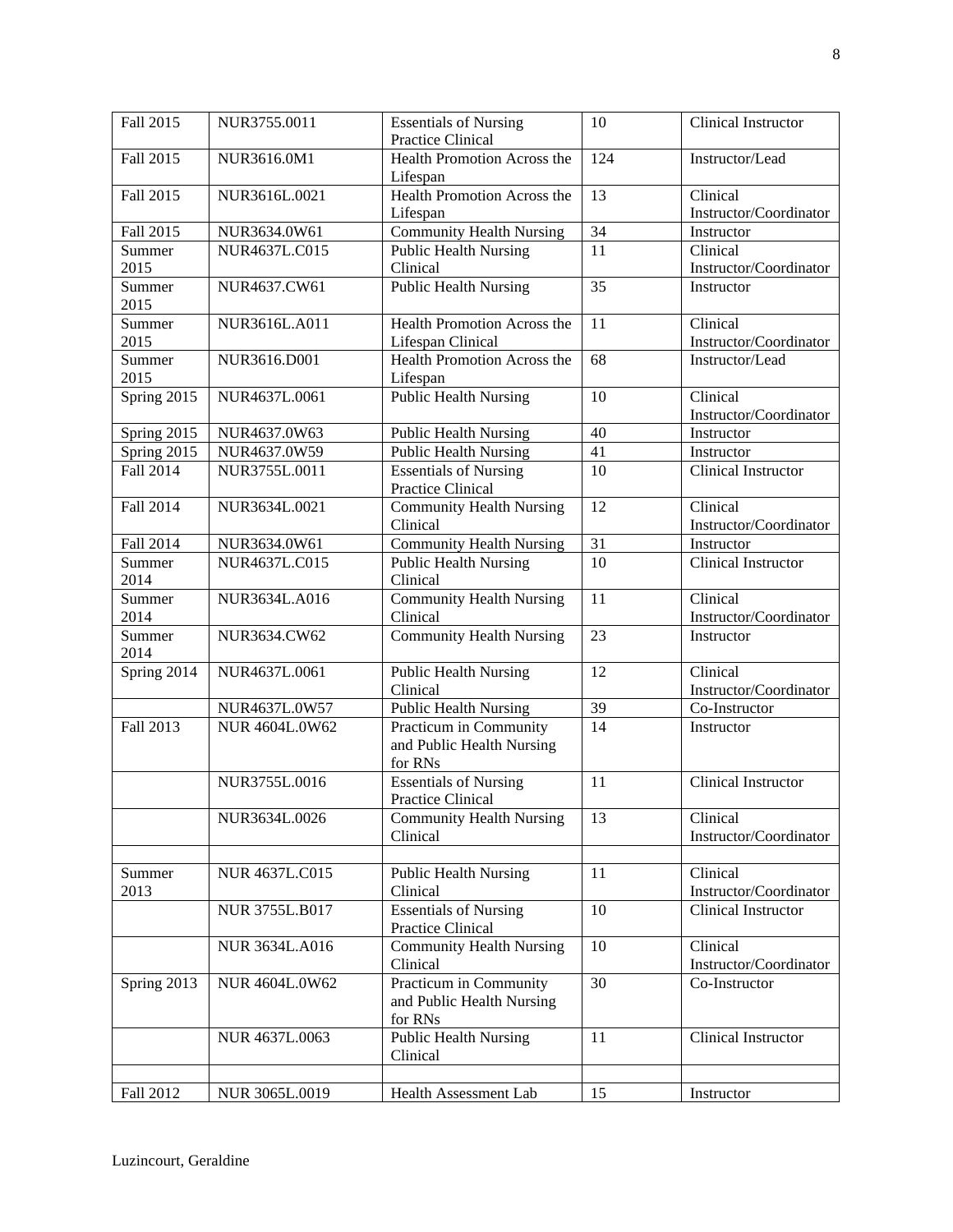| NUR 3634L,0023 | <b>Community Health Nursing</b><br>Clinical                    | 12 | Clinical Instructor |
|----------------|----------------------------------------------------------------|----|---------------------|
| NUR 3755L.0015 | <b>Essentials of Nursing</b><br><b>Practice Clinical</b>       | 12 | Clinical Instructor |
| NUR 4604L.0W54 | Practicum in Community<br>and Public Health Nursing<br>for RNs | 27 | Co-Instructor       |

### *CREATIVE ACTIVITIES/CONTRIBUTIONS:*

- Collaborated in UCF Interprofessional Apopka Farmworkers Clinic (2020-2021)
- Attended Faculty Center for Teaching and Learning: Academic Dishonesty in Online Environments (2020)
- Precepted Nurse Educator Intern Student in Public Health Nursing Clinical (2020)
- Attended Faculty Center for Teaching and Learning: Exploring Digital Interactions with Students (2019)
- Attended Faculty Center for Teaching and Learning: Webcourses Gradebook and Improving Collaboration (2019)
- Attended Faculty Center for Teaching and Learning: The New Webcourses at UCF and True Colors: a Tool for Improving Communication and Collaboration (2019)
- Attended the UCF School of Social Work Opioid Crisis: Central Florida Responds Conference (2019)
- Collaborated in UCF Interprofessional Apopka Farmworkers Clinic (2017-2018)
- UCF Summer Faculty Development Conference Presentation on How to Maintain Successful Service-Learning Group Projects (2017)
- Served as a judge in the UCF Service Learning Showcase (2016-2017)
- Mentored Adjunct Faculty in NUR 4637 ADL Online course preparation (2017)
- UCF Summer Faculty Development Conference Presentation on How to Maintain Successful Service-Learning Group Projects (2016)
- Collaborated in UCF Interprofessional Apopka Farmworkers Clinic (2016)
- Course Development NUR 3616 Health Promotion Across the Lifespan Online RN-BSN (2016)
- Mentored Adjunct Faculty in NUR 3616 ADL Online course preparation (2016)
- Mentored Adjunct Faculty in NUR 3634 ADL Online course preparation (2016)
- Mentored New Faculty and Adjunct Faculty in NUR 3634 ADL Online course preparation (2014-2015)
- Precepted Nurse Educator Intern in Public Health Online Course (2015)
- Course Development NUR 3616 Health Promotion (2015)
- Coordination of the Community Nursing Coalition (2014-2015)
- Guest Lecturer for BSN Health Assessment Course; Gastrointestinal system (2014)
- Invited Guest Speaker Phillipine Nurses Association of Central Florida; topic Hospice Care (2014)
- Completed IDL 6543 to develop online course (Spring, 2014)
- Guest Lecturer for BSN Health Assessment Course; Gastrointestinal system (2013)
- Guest Lecturer for Nursing as a Profession Course; patient-centered care (2013)
- Attended Forums for Innovations in Nursing Education (2013)
- Attended Cengage Learning's Nursing Forum (2013)